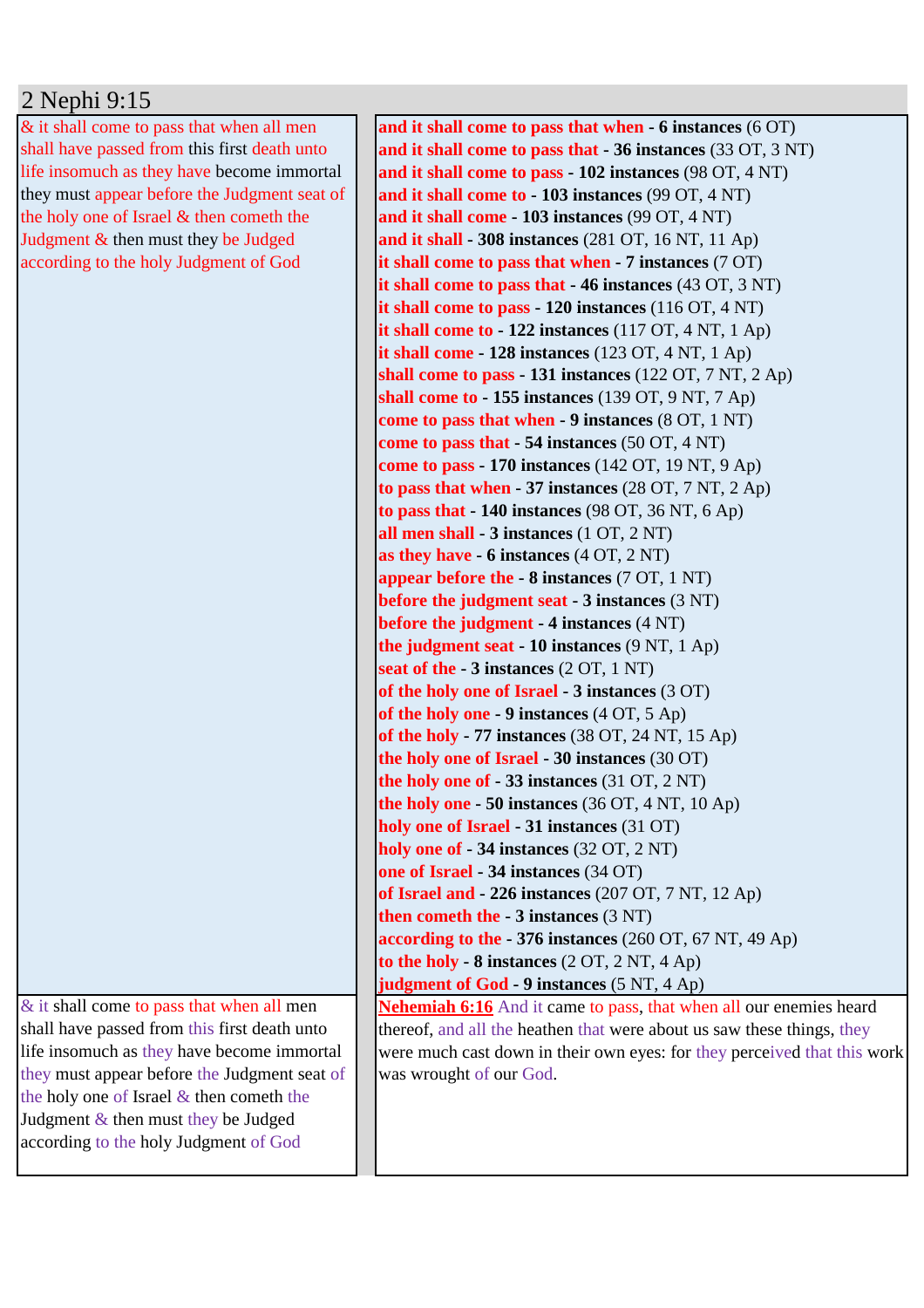| $&$ it shall come to pass that when all men                                  | <b>Jeremiah 41:13</b> Now it came to pass, that when all the people which     |
|------------------------------------------------------------------------------|-------------------------------------------------------------------------------|
| shall have passed from this first death unto                                 | were with Ishmael saw Johanan the son of Kareah, and all the captains of      |
| life insomuch as they have become immortal                                   | the forces that were with him, then they were glad.                           |
| they must appear before the Judgment seat of                                 |                                                                               |
| the holy one of Israel & then cometh the                                     |                                                                               |
| Judgment & then must they be Judged                                          |                                                                               |
| according to the holy Judgment of God                                        |                                                                               |
|                                                                              |                                                                               |
| & it shall come to pass that when all men                                    | <b>Luke 6:26</b> Woe unto you, when all men shall speak well of you! for so   |
| shall have passed from this first death unto                                 | did their fathers to the false prophets.                                      |
| life insomuch as they have become immortal                                   |                                                                               |
| they must appear before the Judgment seat of                                 |                                                                               |
| the holy one of Israel & then cometh the                                     |                                                                               |
| Judgment & then must they be Judged                                          |                                                                               |
| according to the holy Judgment of God                                        |                                                                               |
|                                                                              |                                                                               |
| & it shall come to pass that when all men                                    | <b>1 John 3:14</b> We know that we have passed from death unto life, because  |
| shall have passed from this first death unto                                 | we love the brethren. He that loveth not his brother abideth in death.        |
| life insomuch as they have become immortal                                   |                                                                               |
| they must appear before the Judgment seat of                                 |                                                                               |
| the holy one of Israel & then cometh the                                     |                                                                               |
| Judgment & then must they be Judged                                          |                                                                               |
| according to the holy Judgment of God                                        |                                                                               |
|                                                                              |                                                                               |
|                                                                              |                                                                               |
| $&$ it shall come to pass that when all men                                  | Song of Solomon 3:4 It was but a little that I passed from them, but I        |
| shall have passed from this first death unto                                 | found him whom my soul loveth: I held him, and would not let him go,          |
| life insomuch as they have become immortal                                   | until I had brought him into my mother's house, and into the chamber of       |
| they must appear before the Judgment seat of                                 | her that conceived me.                                                        |
| the holy one of Israel & then cometh the                                     |                                                                               |
| Judgment & then must they be Judged                                          |                                                                               |
| according to the holy Judgment of God                                        |                                                                               |
|                                                                              |                                                                               |
| & it shall come to pass that when all men                                    | <b>John 5:24</b> Verily, verily, I say unto you, He that heareth my word, and |
| shall have passed from this first death unto                                 | believeth on him that sent me, hath everlasting life, and shall not come      |
| life insomuch as they have become immortal                                   | into condemnation; but is passed from death unto life.                        |
| they must appear before the Judgment seat of                                 |                                                                               |
| the holy one of Israel $&$ then cometh the                                   |                                                                               |
| Judgment & then must they be Judged<br>according to the holy Judgment of God |                                                                               |
|                                                                              |                                                                               |
| $\&$ it shall come to pass that when all men                                 | <b>Wisdom 19:13</b> And punishments came upon the sinners not without         |
| shall have passed from this first death unto                                 | former signs by the force of thunders: for they suffered justly according     |
| life insomuch as they have become immortal                                   | to their own wickedness, insomuch as they used a more hard and hateful        |
| they must appear before the Judgment seat of                                 | behaviour toward strangers.                                                   |
| the holy one of Israel & then cometh the                                     |                                                                               |
| Judgment $&$ then must they be Judged                                        |                                                                               |
| according to the holy Judgment of God                                        |                                                                               |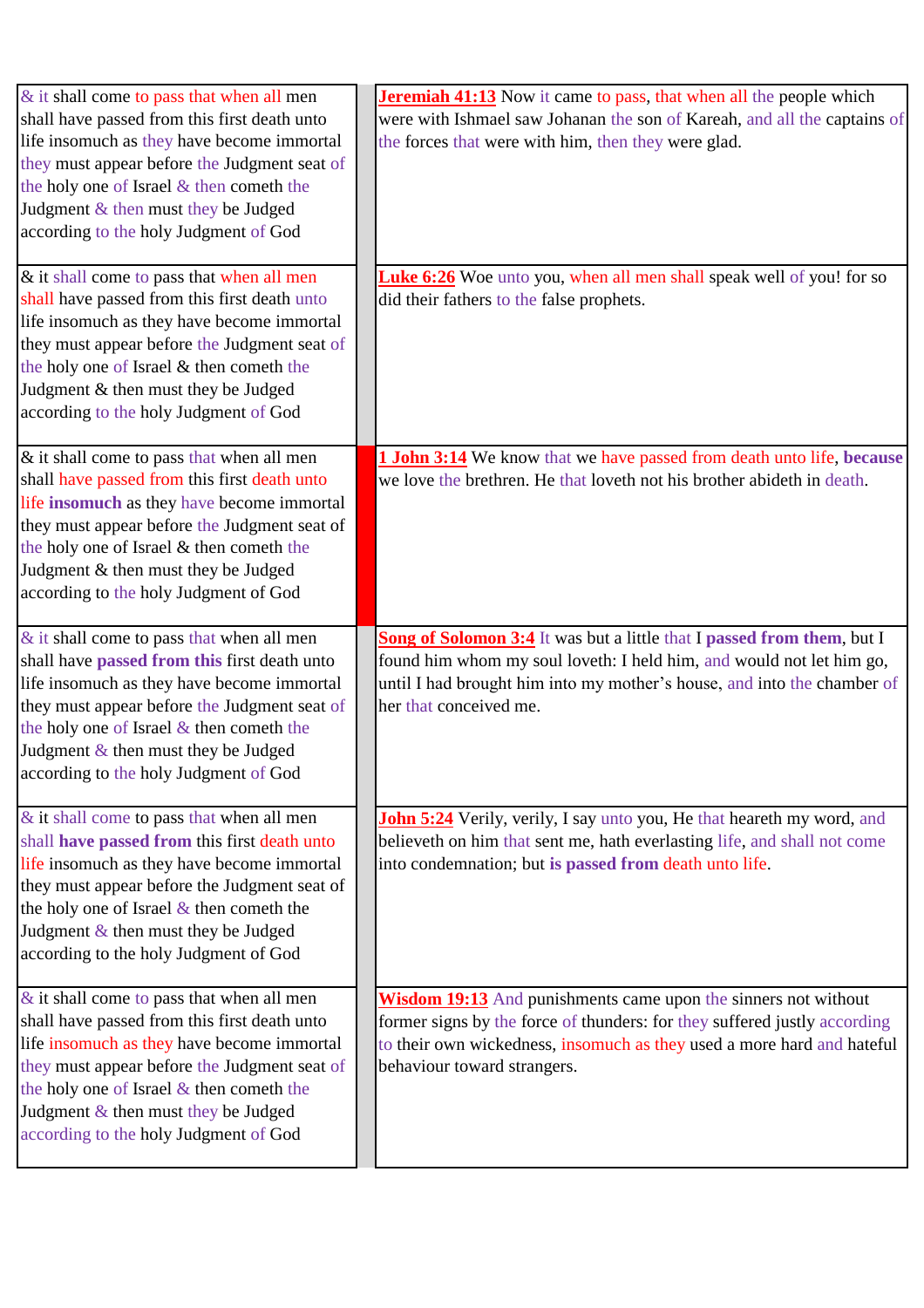| & it shall come to pass that when all men<br>shall have passed from this first death unto<br>life insomuch as they have become immortal<br>they must appear before the Judgment seat of<br>the holy one of Israel & then cometh the<br>Judgment & then must they be Judged<br>according to the holy Judgment of God<br>& it shall come to pass that when all men | <b>Exodus 23:17</b> Three times in the year all thy males shall appear before<br>the Lord GOD.<br>2 Corinthians 5:10 For we must all appear before the judgment seat of                                                                                                                                                               |
|------------------------------------------------------------------------------------------------------------------------------------------------------------------------------------------------------------------------------------------------------------------------------------------------------------------------------------------------------------------|---------------------------------------------------------------------------------------------------------------------------------------------------------------------------------------------------------------------------------------------------------------------------------------------------------------------------------------|
| shall have passed from this first death unto<br>life insomuch as they have become immortal<br>they must appear before the Judgment seat of<br>the holy one of Israel & then cometh the<br>Judgment & then must they be Judged<br>according to the holy Judgment of God                                                                                           | Christ; that every one may receive the things done in his body,<br>according to that he hath done, whether it be good or bad.                                                                                                                                                                                                         |
| & it shall come to pass that when all men<br>shall have passed from this first death unto<br>life insomuch as they have become immortal<br>they must appear before the Judgment seat of<br>the holy one of Israel & then cometh the<br>Judgment & then must they be Judged<br>according to the holy Judgment of God                                              | <b>Romans 14:10</b> But why dost thou judge thy brother? or why dost thou<br>set at nought thy brother? for we shall all stand before the judgment seat<br>of Christ.                                                                                                                                                                 |
| & it shall come to pass that when all men<br>shall have passed from this first death unto<br>life insomuch as they have become immortal<br>they must appear before the Judgment seat of<br>the holy one of Israel & then cometh the<br>Judgment & then must they be Judged<br>according to the holy Judgment of God                                              | <b>Isaiah 45:11</b> Thus saith the LORD, the Holy One of Israel, and his<br>Maker, Ask me of things to come concerning my sons, and concerning<br>the work of my hands command ye me.                                                                                                                                                 |
| & it shall come to pass that when all men<br>shall have passed from this first death unto<br>life insomuch as they have become immortal<br>they must appear before the Judgment seat of<br>the holy one of Israel & then cometh the<br>Judgment & then must they be Judged<br>according to the holy Judgment of God                                              | <b>Isaiah 49:7</b> Thus saith the LORD, the Redeemer of Israel, and his Holy<br>One, to him whom man despiseth, to him whom the nation abhorreth, to<br>a servant of rulers, Kings shall see and arise, princes also shall worship,<br>because of the LORD that is faithful, and the Holy One of Israel, and he<br>shall choose thee. |
| $\&$ it shall come to pass that when all men<br>shall have passed from this first death unto<br>life insomuch as they have become immortal<br>they must appear before the Judgment seat of<br>the holy one of Israel & then cometh the<br>Judgment & then must they be Judged<br>according to the holy Judgment of God                                           | 1 Samuel 11:3 And the elders of Jabesh said unto him, Give us seven<br>days' respite, that we may send messengers unto all the coasts of Israel:<br>and then, if there be no man to save us, we will come out to thee.                                                                                                                |